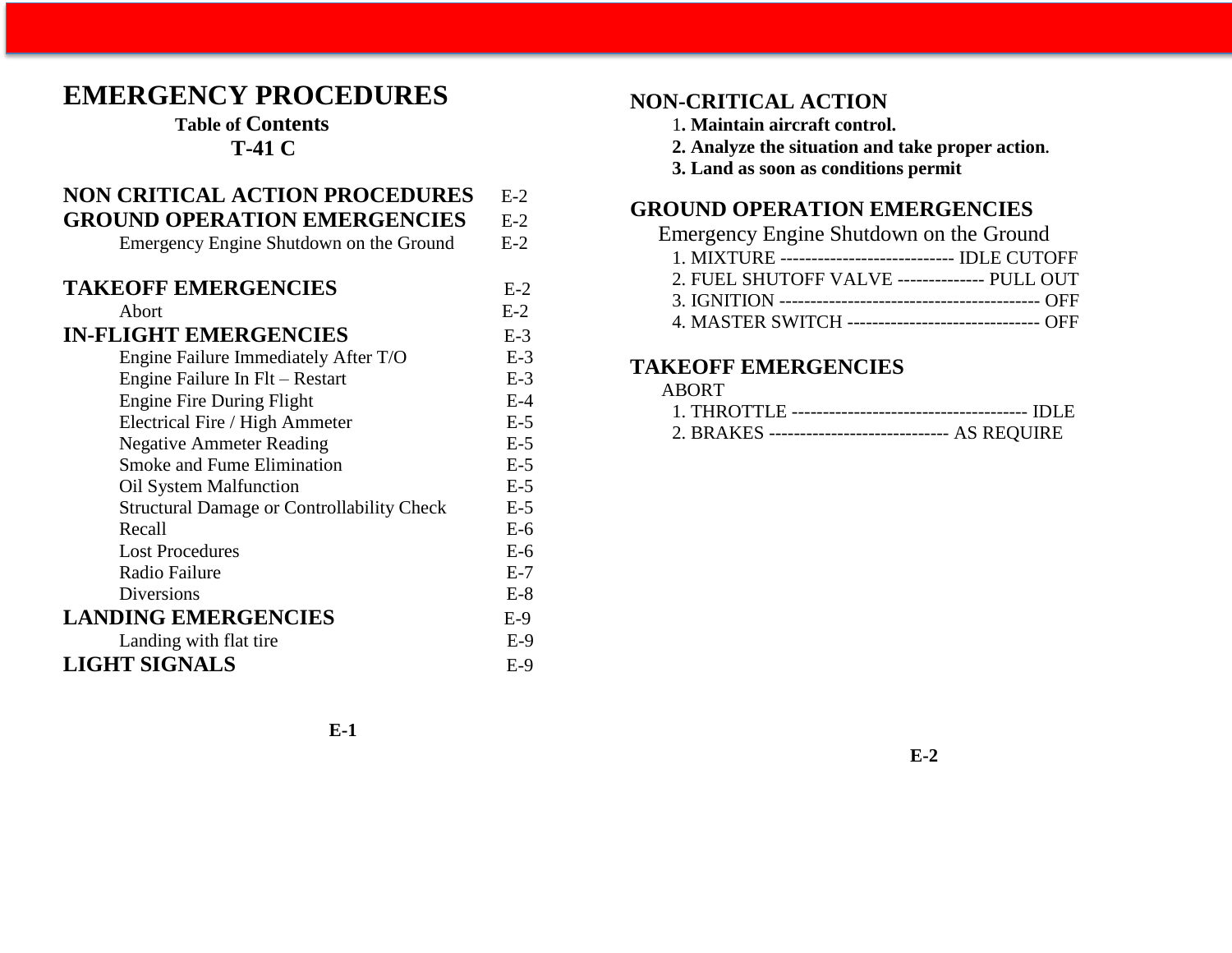# **IN-FLIGHT EMERGENCIES**

### **Engine Failure Immediately After Takeoff**

1. GLIDE ---------------------------------------- ESTABLISH

- Flaps up 85 mph
- Flaps up to 20 80 mph
- Flaps over 20 75 mph
- 2. MIXTURE --------------------------------- IDLE CUTOFF 3. FUEL SHUTOFF KNOB -------------------- PULL OUT 4. IGNITION SWITCH ---------------------------------- OFF
- 5. FLAPS ------------------------------------- AS REQUIRED
- 6. MASTER SWITCH ------------------------------------ OFF

# **ENGINE FAILURE IN FLIGHT - RESTART**

NOTE: If Engine is stalled due to abrupt throttle input or an over rich mixture consider the following.

| 1. THROTTLE---------------IDLE THEN SLOWLY OPEN         |
|---------------------------------------------------------|
| -------- IF ENGINE FAILS TO START --------------------- |

- 2. GLIDE ---------------------------------------- ESTABLISH
	- Flaps up 85 mph
	- Flaps up to 20 80 mph
	- Flaps over 20 75 mph

| 4. THROTTLE------------------------------- IN HALFWAY     |
|-----------------------------------------------------------|
| 5. FUEL SELECTOR ----------------------------------- BOTH |
| 6. FUEL SHUTOFF KNOB -------------------------------- IN  |
| 7. IGNITION SWITCH --------------------------------- BOTH |
|                                                           |
|                                                           |
| -------- IF ENGINE FAILS TO START ---------------------   |

- MAYDAY CALL
- CURRENT FREQ OR 121.5, TRANSPONDER 7700
- SELECT TOUCH DOWN POINT
- FLAPS AS REQUIRED (FULL DOWN)

### 10. IF RESTART FAILS - SECURE ENGINE

#### **\*\*\*\*\*\*\*\*\*\*\*\*\*\*\*\*\*\*\*\*\*\*\*\*\*\*\*\*\*\*\*\*\*\*\*\*\*\*\*\*\*\*\*\*\*\*\*\*\*\*\*\*\***

- Clear engine every 30 seconds
- 500 feet AGL minimum
- Execute the "GO-AROUND PROCEDURE"

# **Engine Fire During Flight**

| Engine rire During riight                                  |  |
|------------------------------------------------------------|--|
| 1. MIXTURE -------------------------------- IDEL CUTOFF    |  |
| 2. FUEL SHUTOFF VALVE ------------------ PULL OUT          |  |
| 3. IGNITION SWITCH ----------------------------------- OFF |  |
|                                                            |  |
| • Flaps up $85$ mph                                        |  |
| • Flaps up to $20\,80$ mph                                 |  |
| • Flaps over $2075$ mph                                    |  |
| 5. FLAPS AS REQUIRED                                       |  |
|                                                            |  |

6. MASTER SWITCH ----------------------------------- OFF

# **Electrical Fire / High Ammeter**

|  | 1. MASTER SWITCH ----------------------------------- OFF |  |
|--|----------------------------------------------------------|--|

### **Negative Ammeter Reading**

- 1. ELECTRICAL LOAD -------------------------- REDUCE
	- Radios & Lights -- Off

# **Smoke and Fume Elimination**

| 3. UPPER AIR VENTS ----------------------------------- OPEN |  |
|-------------------------------------------------------------|--|

• Pilot's window open as required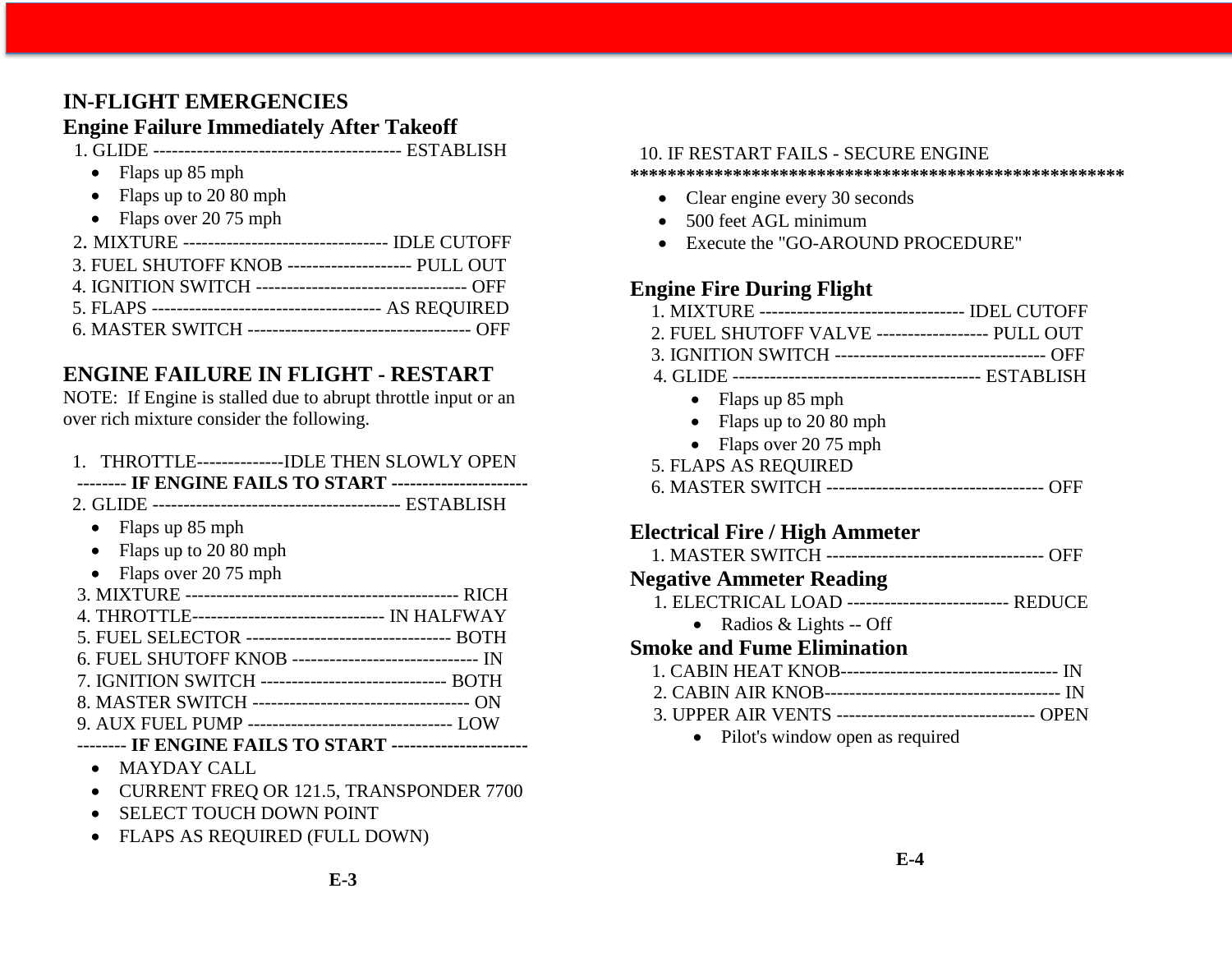### **Oil System Malfunction**

- 1. THROTTLE --------------------------- AS REQUIRED
- 2. MIXTURE ----------------------------------------- RICH
	- A rich running engine runs cooler

### **Structural Damage or Controllability Check**

### \*\*CAUTION\*\*

Do not reset flaps if significant structural damage is located in the wings.

- 1. Climb to at least 1500' AGL if practical, at a controllable airspeed
- 2. Simulate a landing approach and determine the airspeed at which the aircraft becomes difficult to control. This is the minimum controllable airspeed
- 3. Plan to fly a straight-in approach. Fly the normal approach airspeed for your flap setting, or 10kts above the minimum controllable airspeed, whichever is higher. For asymmetrical flaps, use your minimum flap setting for approach airspeed. Plan to touch down at no less than the minimum controllable airspeed. Do not begin to reduce to final approach airspeed until the aircraft is very close to the runway.

### **Recall**

1. Eagle initiates a recall with a blanket radio call that is not acknowledged.

- 2. Individual aircraft are then contacted separately to minimize confusion and radio congestion
- 3. Do not leave the area until instructed by Eagle.
- 4. Do not call Eagle for recovery. Eagle will sequence aircraft
- 5. PREPARE FOR POSSIBLE DIVERSION SEE PAGE E-8

# **Lost Procedures; Climb, Communicate, Confess & Comply (The 4 C's)**

- 1. Attempt to climb to an altitude that provides the best visibility.
- 2. Choose a power setting that will give you an economical fuel burn and lean for endurance. The bottom of the green arc (RPM) works well. Verify fuel remaining.
- 3. Look for prominent landmarks. Airports are often located along major roads.
- 4. Tune in a local VOR. Navigational aids can be found on the sectional chart.
- 5. Attempt to contract air traffic control (Center, FSS, or Tower). Center frequencies can be found in the Chart Supplement. Flight Service Station (FSS) common frequencies 121.5, 122.2, or 123.6.
- 6. If unable to contract a station set transponder to 7700 and call MAYDAY 3 times on "Guard Frequency" 121.5, giving your call sign and state that you are lost.
- 7. If unable to get reoriented, land before you run out of fuel. Select a good field and fly a low approach over it to determine whether it is suitable for landing. If suitable determine the wind direction and land.
- 8. Notify the aero club (cell phone) by calling collect if necessary. If there are no dwellings within sight, stay with the aircraft.
- 9. Use the aircraft survival kit as necessary.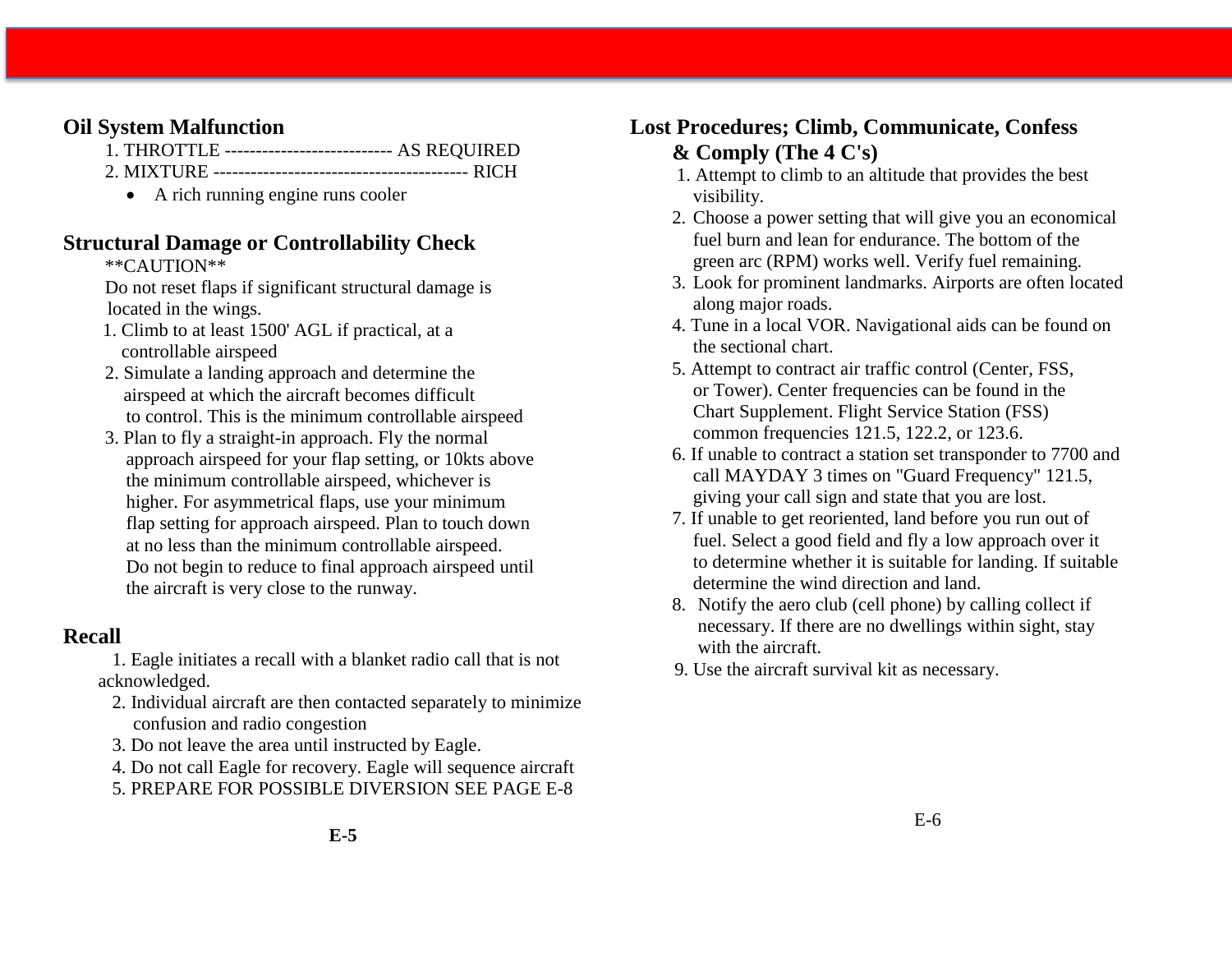### **RADIO FAILURE**

- **1.** Determine if an actual radio failure exists.
	- a. Make sure the auto selector on the audio control panel is in the PHONE position. The transmitter selector is on the correct radio and on the correct frequency.
	- b. If communication is not established go to the intercom fail safe mode. Turn the intercom volume control knob full CCW to click into fail-safe mode.
		- \* The fail-safe mode will only work in the left seat.

### **CONTROLLED AIRFIELDS**

- **1.** If unable to determine the landing runway prior to enter in the airport traffic area, fly at least 2000' above the depicted airport elevation and observe wind indicators or other aircraft. Once the landing runway been determined enter the pattern.
	- a. Acknowledge tower light signals by rocking your wings.
	- b. If no light signal is received and no traffic conflicts exist, land. Refer to standard light signals chart for definition of light signals.

### 2. **ACADEMY AIRFIELD**

- a**.** Enter the pattern for the eastern runway displaying your landing light.
- b**.** Observe tower for a steady green light on base and final. If no light is observed and no visible conflict exists with other traffic or runway restriction, land.

### **3. UNCONTROLLED AIRFIELDS**

- a. Remain 500' above the published pattern altitude while attempting to determine the landing runway.
- b**.** If unable to use traffic to determine the landing runway, use wind indicators.
- c**.** Once the landing runway has been determined, join the traffic pattern and land.

### **4. WHILE HOLDING NUMBER ONE OR TAXIING**

**a.** Turn the aircraft towards the tower and flash the landing light and watch for a light signal.

#### **Diversions from BLACK FOREST VOR, (BRK**)

- 1. Determine fuel remaining.
- 2. Select an alternate field.
- 3. Turn to approximate heading.
- 4. Change altitude if necessary.
- 5. Notify ATC of your intentions.

|           | Centennial<br>$322^{\circ}$ / 22 min<br>fuel $3.0$ |                                             |                                                  |                                                                   |
|-----------|----------------------------------------------------|---------------------------------------------|--------------------------------------------------|-------------------------------------------------------------------|
|           | $\oplus$                                           |                                             |                                                  | Limon<br>054° / 27 min<br>fuel $3.6$<br>$\oplus$                  |
|           |                                                    |                                             |                                                  |                                                                   |
|           |                                                    | <b>Black Forest VOR</b><br><b>BRK 112.5</b> |                                                  | Meadow lake<br>$077^{\circ}/2$ min<br>fuel .3<br>$\oplus$         |
|           |                                                    |                                             | Colorado Springs                                 |                                                                   |
|           |                                                    | <b>Butts</b>                                | $185^\circ/8$ min                                |                                                                   |
|           |                                                    | $190^{\circ}/9$ min<br>fuel 1.2<br>$\oplus$ | fuel $1.1$<br>$\oplus$                           | <b>Bullseye</b><br>$115^{\circ}$ / 10 min<br>fuel 1.3<br>$\oplus$ |
|           | calculations based on:                             |                                             |                                                  |                                                                   |
|           | Power 2500 RPM<br>TAS 110 KIAS                     |                                             |                                                  |                                                                   |
| Fuel burn | 8.0                                                |                                             | Pueblo                                           |                                                                   |
|           | Altitude 8000'-10,000' MSL                         |                                             | $158^{\circ}$ / 22 min<br>fuel $3.0$<br>$\oplus$ |                                                                   |
|           |                                                    |                                             |                                                  |                                                                   |